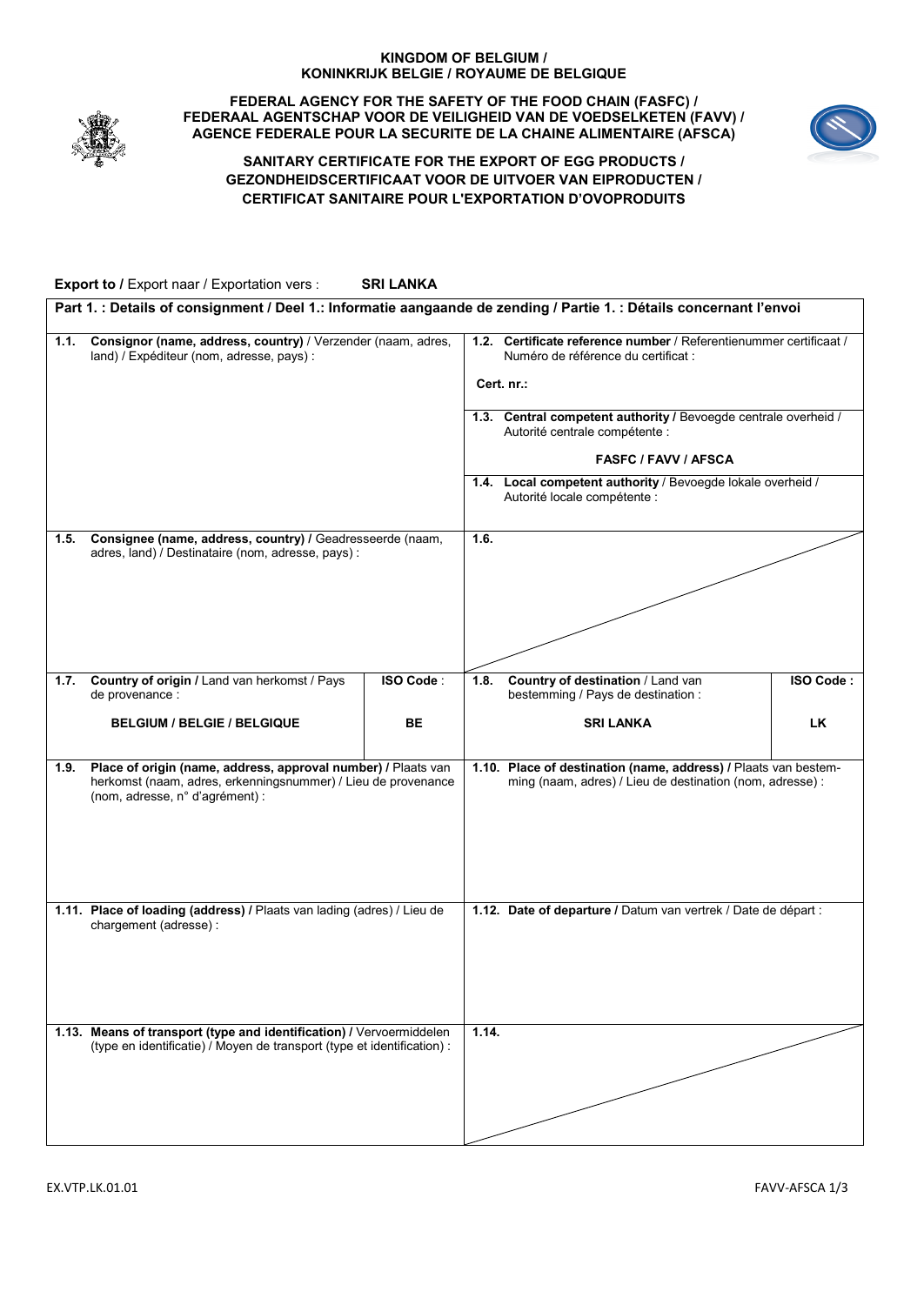| Cert. Nr.: |  |
|------------|--|
|            |  |
|            |  |

|                                                                                                                                                                                                                                           | Description des marchandises :                   | 1.15. Description of commodity / Omschrijving van de goederen /                                                                                                           |                                                                                  |                                                                               | 1.16. Commodity code (HS code) / Productcode (GN- code) / Code<br>de marchandise (Code SH) :         |                                                                              |                                                                               |
|-------------------------------------------------------------------------------------------------------------------------------------------------------------------------------------------------------------------------------------------|--------------------------------------------------|---------------------------------------------------------------------------------------------------------------------------------------------------------------------------|----------------------------------------------------------------------------------|-------------------------------------------------------------------------------|------------------------------------------------------------------------------------------------------|------------------------------------------------------------------------------|-------------------------------------------------------------------------------|
|                                                                                                                                                                                                                                           |                                                  |                                                                                                                                                                           |                                                                                  |                                                                               | 1.17. Quantity / Hoeveelheid / Quantité :                                                            |                                                                              |                                                                               |
| 1.18. Temperature of the products / Temperatuur product /<br>Température du produit (1)<br>Ambiant temperature /<br>Cooled /<br>Frozen /<br>Kamertemperatuur /<br>Bevroren /<br>Gekoeld /<br>Température ambiante<br>Congelé<br>Réfrigéré |                                                  |                                                                                                                                                                           | 1.19. Number of packages / Aantal verpakkingen / Nombre de<br>conditionnements : |                                                                               |                                                                                                      |                                                                              |                                                                               |
| 1.20.                                                                                                                                                                                                                                     |                                                  |                                                                                                                                                                           | 1.21. Type of packaging / Aard van de verpakking / Type de<br>conditionnement:   |                                                                               |                                                                                                      |                                                                              |                                                                               |
|                                                                                                                                                                                                                                           |                                                  | 1.22. Commodities certified as / Goederen gecertificeerd voor / Marchandises certifiées pour :<br>Human consumption / Humane consumptie / Consommation humaine            |                                                                                  |                                                                               |                                                                                                      |                                                                              |                                                                               |
|                                                                                                                                                                                                                                           |                                                  | 1.23. Identification of the commodities / Identificatie van de goederen / Identification des marchandises :                                                               |                                                                                  |                                                                               |                                                                                                      |                                                                              |                                                                               |
| Name of product /<br>Naam van het<br>product /<br>Nom du produit :                                                                                                                                                                        | Batch No /<br>Lotnr. $/$<br>$N^{\circ}$ de lot : | Name, address and approval<br>No processing plant /<br>Naam, adres en erkenningsnr.<br>productiebedrijf /<br>Nom, adresse et n° agrément<br>établissement de production : |                                                                                  | Date of<br>production /<br>Datum van<br>productie /<br>Date de<br>production: | No and type of<br>packages /<br>Aantal en type<br>verpakkingen /<br>Nombre et type<br>d'emballages : | Net weight<br>$(kg)$ /<br>Netto gewicht<br>$(kq)$ /<br>Poids net<br>$(kg)$ : | Expiry date /<br>Houdbaar-<br>heidsdatum /<br>Date limite de<br>conservation: |
|                                                                                                                                                                                                                                           |                                                  |                                                                                                                                                                           |                                                                                  |                                                                               |                                                                                                      |                                                                              |                                                                               |
|                                                                                                                                                                                                                                           |                                                  |                                                                                                                                                                           |                                                                                  |                                                                               |                                                                                                      |                                                                              |                                                                               |
|                                                                                                                                                                                                                                           |                                                  |                                                                                                                                                                           |                                                                                  |                                                                               |                                                                                                      |                                                                              |                                                                               |

## **Part 2 : Health attestation / Deel 2: Gezondheidsverklaring / Partie2 : Attestation sanitaire**

**I undersigned, official certifying officer, certify that the following requirements are met /**

Ik, ondergetekende, officiële certificerende agent, verklaar dat er voldaan wordt aan de volgende eisen /

Je soussigné, agent certificateur officiel, certifie qu'il est satisfait aux exigences suivantes :

**2.1. The egg products are derived from eggs laid by poultry reared in a country free from high pathogen avian influenza (HPAI) (2) /** De eiproducten zijn afgeleid van eieren gelegd door pluimvee dat gehouden is in een land vrij van hoog pathogene aviaire influenza  $(HPAI)$ <sup>(2)</sup> /

Les ovoproduits sont dérivés d'œufs pondus par des volailles élevées dans un pays indemne d'influenza aviaire hautement pathogène  $(IAHP)$ <sup>(2)</sup>.

**2.2. The egg products have been processed in an establishment located in a zone free from HPAI at the time of processing /** De eiproducten werden verwerkt in een inrichting die op het moment van verwerking gevestigd was in een zone vrij van HPAI / Les ovoproduits ont été transformés dans un établissement qui, au moment de la transformation, était situé dans une zone indemne d'IAHP.

# **2.3. The egg products have been processed in an establishment which is approved by the competent authority of the exporting country and which is allowed to export /**

De eiproducten werden verwerkt in een inrichting die erkend is door de bevoegde overheid van het land van uitvoer en die mag uitvoeren / Les ovoproduits ont été transformés dans un établissement qui est approuvé par les autorités compétentes du pays d'exportation et qui peut exporter.